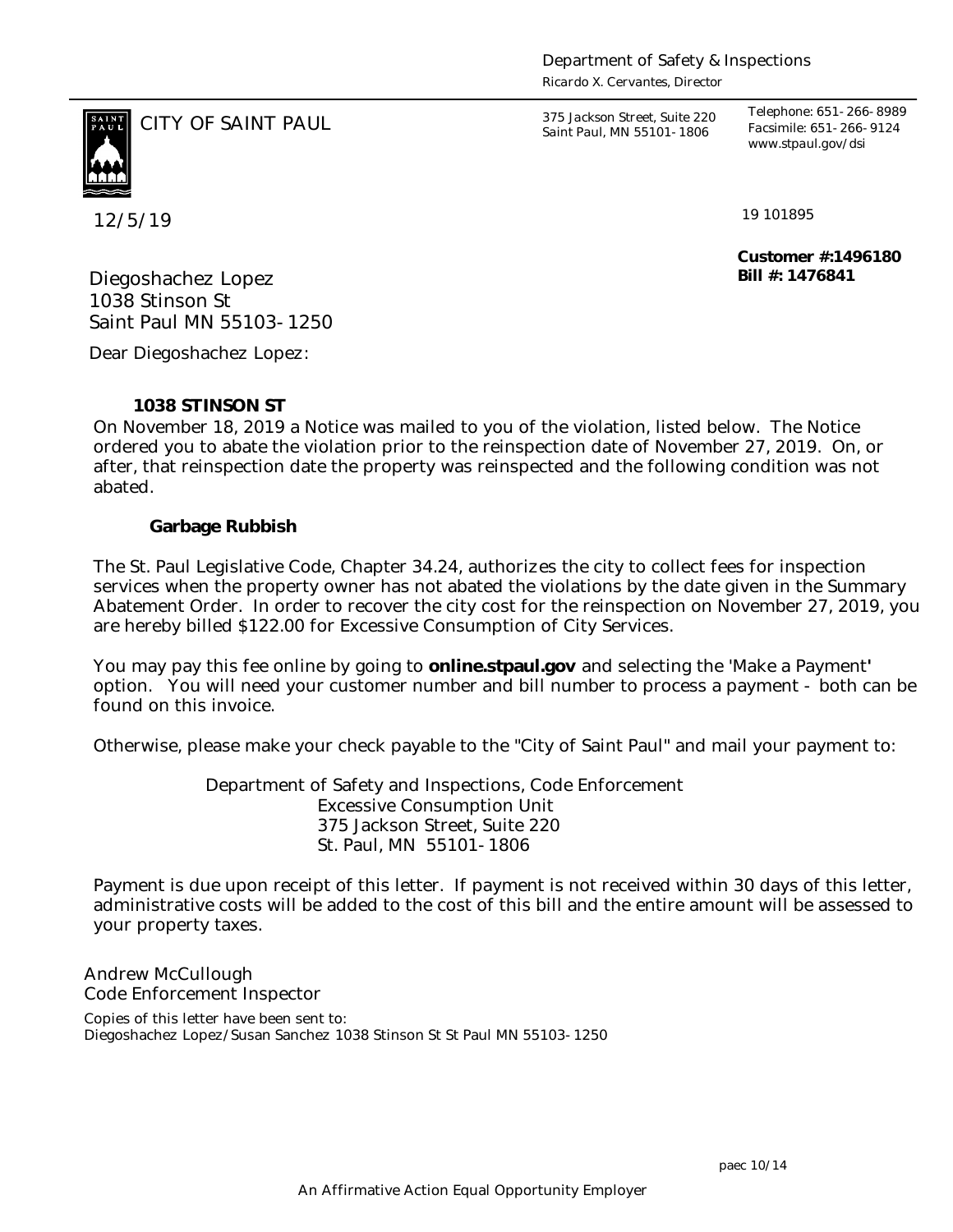## City of Saint Paul, Department of Safety and Inspections

**12/5/19**

## **EXCESSIVE CONSUMPTION INVOICE #** 1476841

| File $#$ :                                    | 19 101895          |          |
|-----------------------------------------------|--------------------|----------|
| Property Address:                             | 1038 STINSON ST    |          |
| Property PIN:                                 | 262923320033       |          |
| <b>Owner Name:</b>                            | Diegoshachez Lopez |          |
| Fee Description                               |                    | Amount   |
| <b>Excessive Consumption of City Services</b> |                    | \$122.00 |

Payment is due upon receipt of this letter **Failure to pay within 30 days will result in this amount being assessed to your property taxes.**

Make your check payable to the City of Saint Paul Send payment to: Department of Safety and Inspections Excessive Consumption Unit 375 Jackson Street, Suite 220 St. Paul, MN 55101-1806

| <u>Keep this portion for your records:</u>                                                                                  |  |  |
|-----------------------------------------------------------------------------------------------------------------------------|--|--|
|                                                                                                                             |  |  |
| Garbage Rubbish                                                                                                             |  |  |
|                                                                                                                             |  |  |
| <u>.</u>                                                                                                                    |  |  |
| <b>RETURN</b><br>this portion with your payment                                                                             |  |  |
| City of Saint Paul, Department of Safety and Inspections, Code Enforcement Division<br><b>EXCESSIVE CONSUMPTION PAYMENT</b> |  |  |
| Folder #: 19 101895<br>INVOICE # 1476841<br>Dated 12/04/2019                                                                |  |  |
| 1038 STINSON ST<br>Property Address:<br>Property PIN:<br>262923320033<br>Owner Name:<br>Diegoshachez Lopez                  |  |  |
| Fee Description<br>\$122.00<br><b>Excessive Consumption of City Services</b>                                                |  |  |
| Garbage Rubbish                                                                                                             |  |  |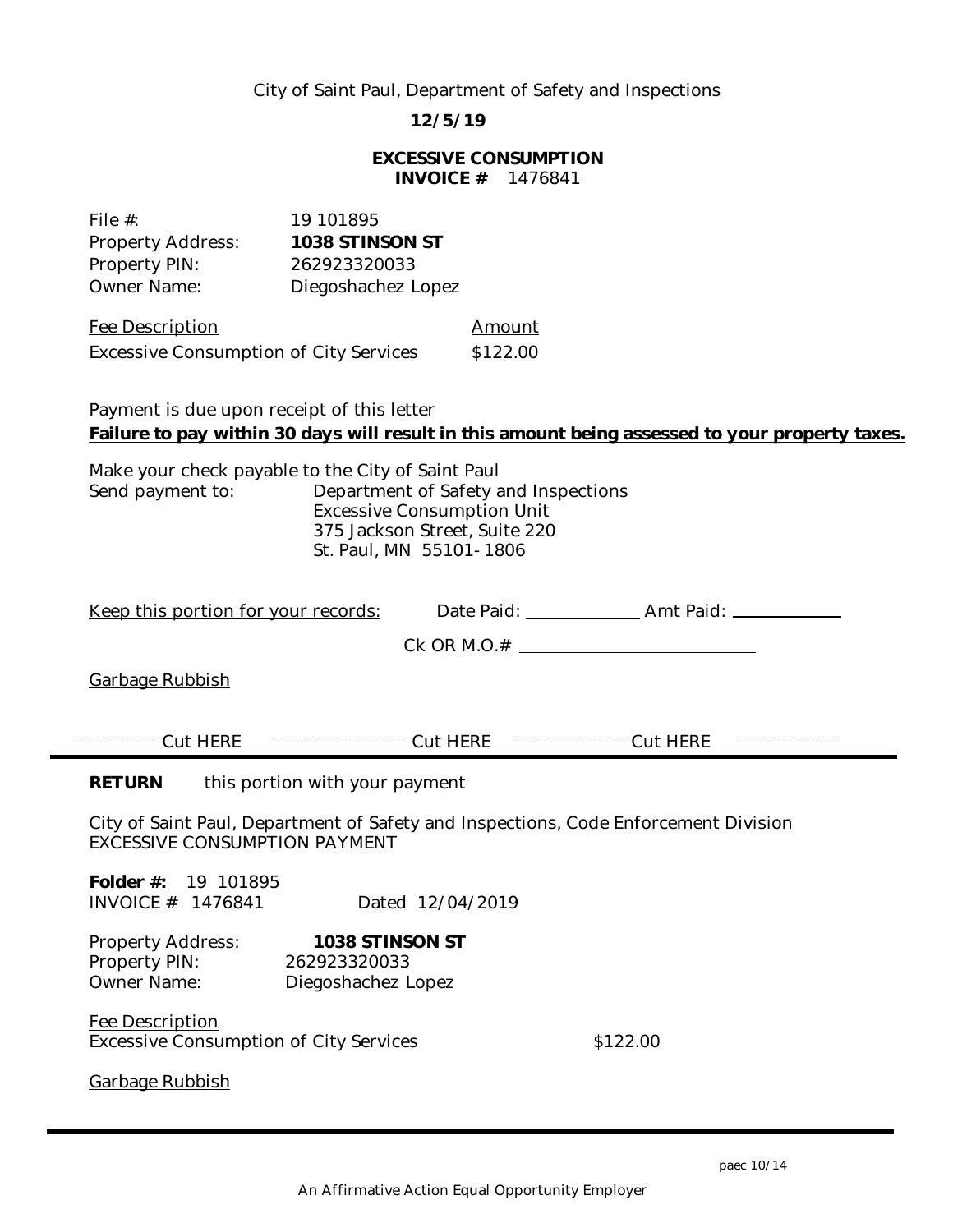*Ricardo X. Cervantes, Director*



CITY OF SAINT PAUL *375 Jackson Street, Suite 220 Saint Paul, MN 55101-1806*

*Telephone: 651-266-8989 Facsimile: 651-266-9124 www.stpaul.gov/dsi*

12/5/19

19 101895

**Customer #:1572484 Bill #: 1476841**

Diegoshachez Lopez/Susan Sanchez 1038 Stinson St St Paul MN 55103-1250

Dear Diegoshachez Lopez/Susan Sanchez:

# **1038 STINSON ST**

On November 18, 2019 a Notice was mailed to you of the violation, listed below. The Notice ordered you to abate the violation prior to the reinspection date of November 27, 2019. On, or after, that reinspection date the property was reinspected and the following condition was not abated.

## **Garbage Rubbish**

The St. Paul Legislative Code, Chapter 34.24, authorizes the city to collect fees for inspection services when the property owner has not abated the violations by the date given in the Summary Abatement Order. In order to recover the city cost for the reinspection on November 27, 2019, you are hereby billed \$122.00 for Excessive Consumption of City Services.

You may pay this fee online by going to **online.stpaul.gov** and selecting the 'Make a Payment**'** option. You will need your customer number and bill number to process a payment - both can be found on this invoice.

Otherwise, please make your check payable to the "City of Saint Paul" and mail your payment to:

Department of Safety and Inspections, Code Enforcement Excessive Consumption Unit 375 Jackson Street, Suite 220 St. Paul, MN 55101-1806

Payment is due upon receipt of this letter. If payment is not received within 30 days of this letter, administrative costs will be added to the cost of this bill and the entire amount will be assessed to your property taxes.

Andrew McCullough Code Enforcement Inspector

Copies of this letter have been sent to: Diegoshachez Lopez 1038 Stinson St Saint Paul MN 55103-1250